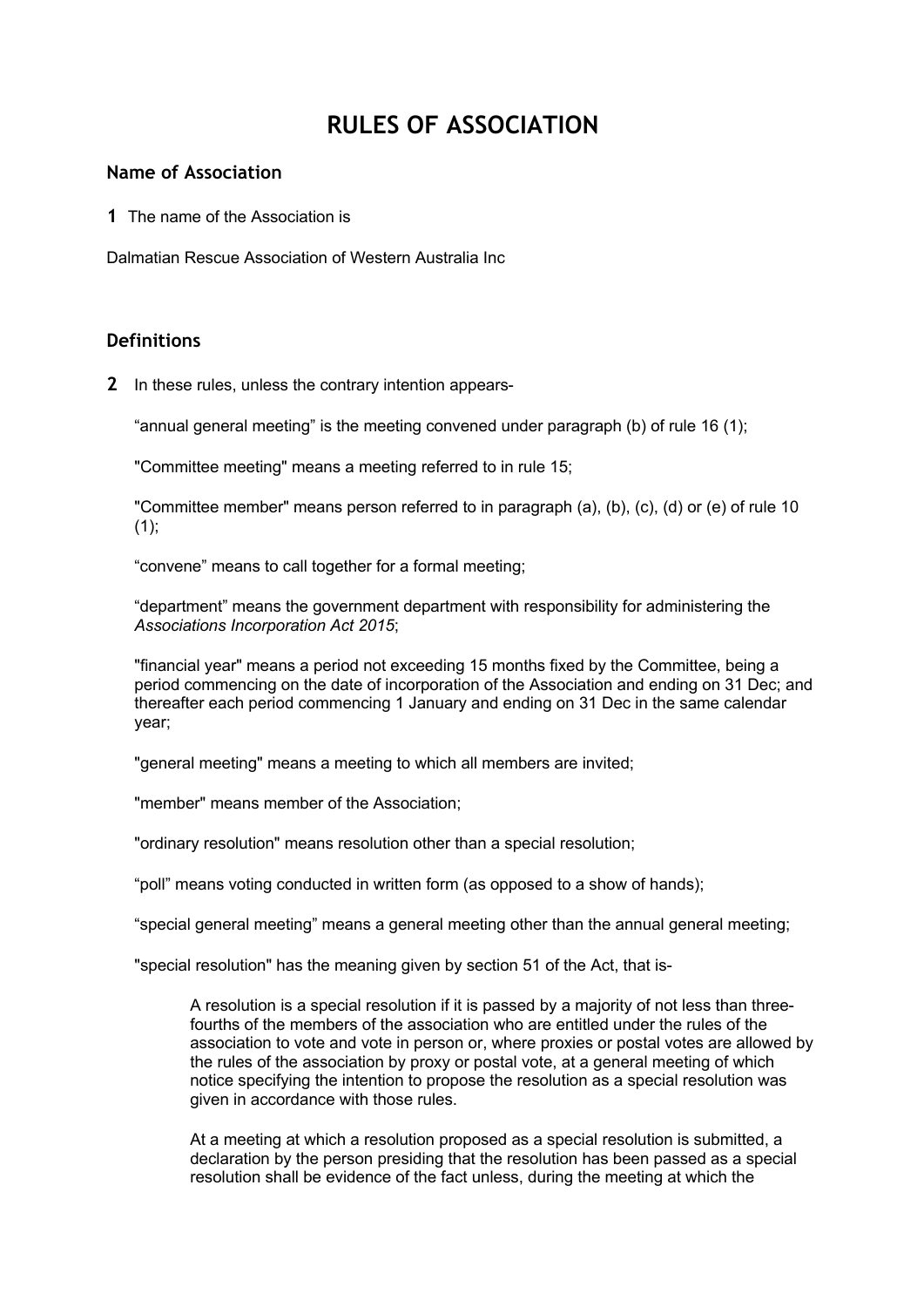resolution is submitted, a poll is demanded in accordance with the rules of the Association or, if the rules do not make provision as to the manner in which a poll may be demanded, by at least 3 members of the association present in person or, where proxies are allowed, by proxy.

If a poll is held, a declaration by the person presiding as to the result of a poll is evidence of the matter so declared.

"the Act" means the *Associations Incorporation Act 2015*;

"the Association" means the Association referred to in rule 1;

"the Chairperson" means-

(a) in relation to the proceedings at a Committee meeting or general meeting, the person presiding at the Committee meeting or general meeting in accordance with rule 11; or

(b) otherwise than in relation to the proceedings referred to in paragraph (a), the person referred to in paragraph (a) of rule 10 (1) or, if that person is unable to perform his or her functions, the Vice Chairperson;

"the Commissioner" means the Commissioner for Consumer Protection exercising powers under the Act;

"the Committee" means the Committee of Management of the Association referred to in rule 10  $(1)$ :

"the Secretary" means the Secretary referred to in paragraph (c) of rule 10 (1);

"the Treasurer" means the Treasurer referred to in paragraph (d) of rule 10 (1);

"the Vice-Chairperson" means the Vice-Chairperson referred to in paragraph (b) of rule 10 (1).

#### **Objects of Association**

**3** (1) The objects of the Association are-

We are a group of volunteers dedicated to the rescuing, fostering and rehoming of Dalmatians in need.

We believe that every Dalmatian, regardless of their pedigree, hearing ability or fitness, deserves a loving, suitable home.

We are available for support and advice to novice and experienced Dalmatian owners

(2) The property and income of the Association shall be applied solely towards the promotion of the objects of the Association and no part of that property or income may be paid or otherwise distributed, directly or indirectly, to members, except in good faith in the promotion of those objects.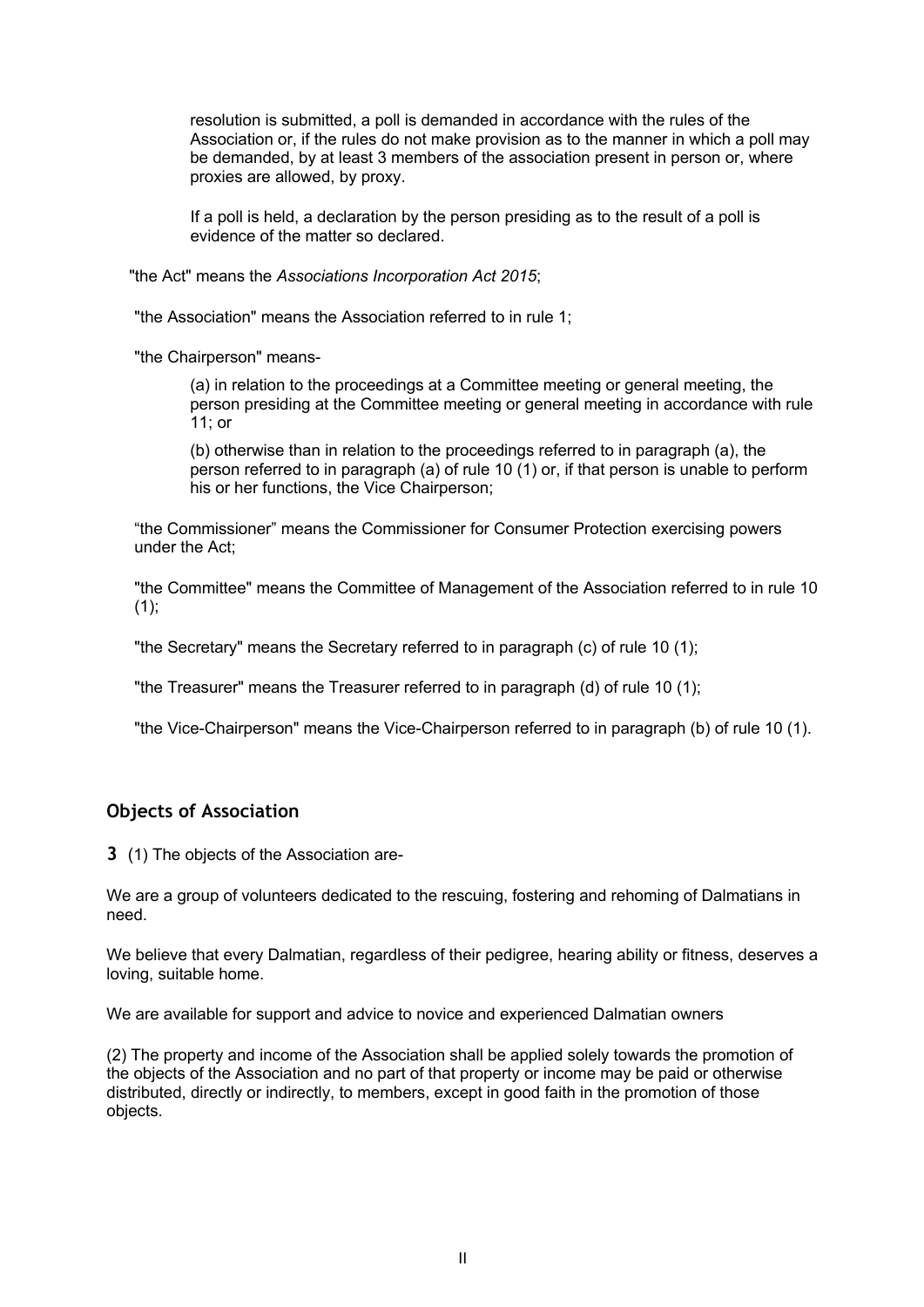## **Powers of Association**

**4** The powers conferred on the Association are the same as those conferred by section 14 of the Act, so that subject to the Act and any additions, exclusions or modifications inserted below, the Association-

may do all things necessary or convenient for carrying out its objects and purposes, and in particular, may -

- (a) acquire, hold, deal with, and dispose of any real or personal property;
- (b) open and operate bank accounts;
- (c) invest its money
	- (i) in any security in which trust monies may lawfully be invested; or
	- (ii) in any other manner authorised by the rules of the Association;
- (d) borrow money upon such terms and conditions as the Association thinks fit;
- (e) give such security for the discharge of liabilities incurred by the Association as the Association thinks fit;
- (f) appoint agents to transact any business of the Association on its behalf;
- (g) enter into any other contract it considers necessary or desirable; and
- (h) may act as trustee and accept and hold real and personal property upon trust, but does not have power to do any act or thing as a trustee that, if done otherwise than as a trustee, would contravene this Act or the rules of the Association.

# **Qualifications for Membership of Association**

**5** (1) Membership of the Association is open to –

Any person that wishes to further the objectives of the Dalmatian Rescue Association of Western Australia Inc.

Any person who has a genuine interest in the wellbeing of animals and would like to support the DRAWA Inc's objects.

- (2) A person who wishes to become a member must-
	- (a) Apply for membership to the Committee in writing-
		- (i) Signed by that person and by both of the members referred to in paragraph (b); and
		- (ii) In such form as the Committee from time to time directs; and
	- (b) Be proposed by one member and seconded by another member.

(3) The Committee members must consider each application made under sub-rule (2) at a Committee meeting and must at the Committee meeting or the next Committee meeting accept or reject that application.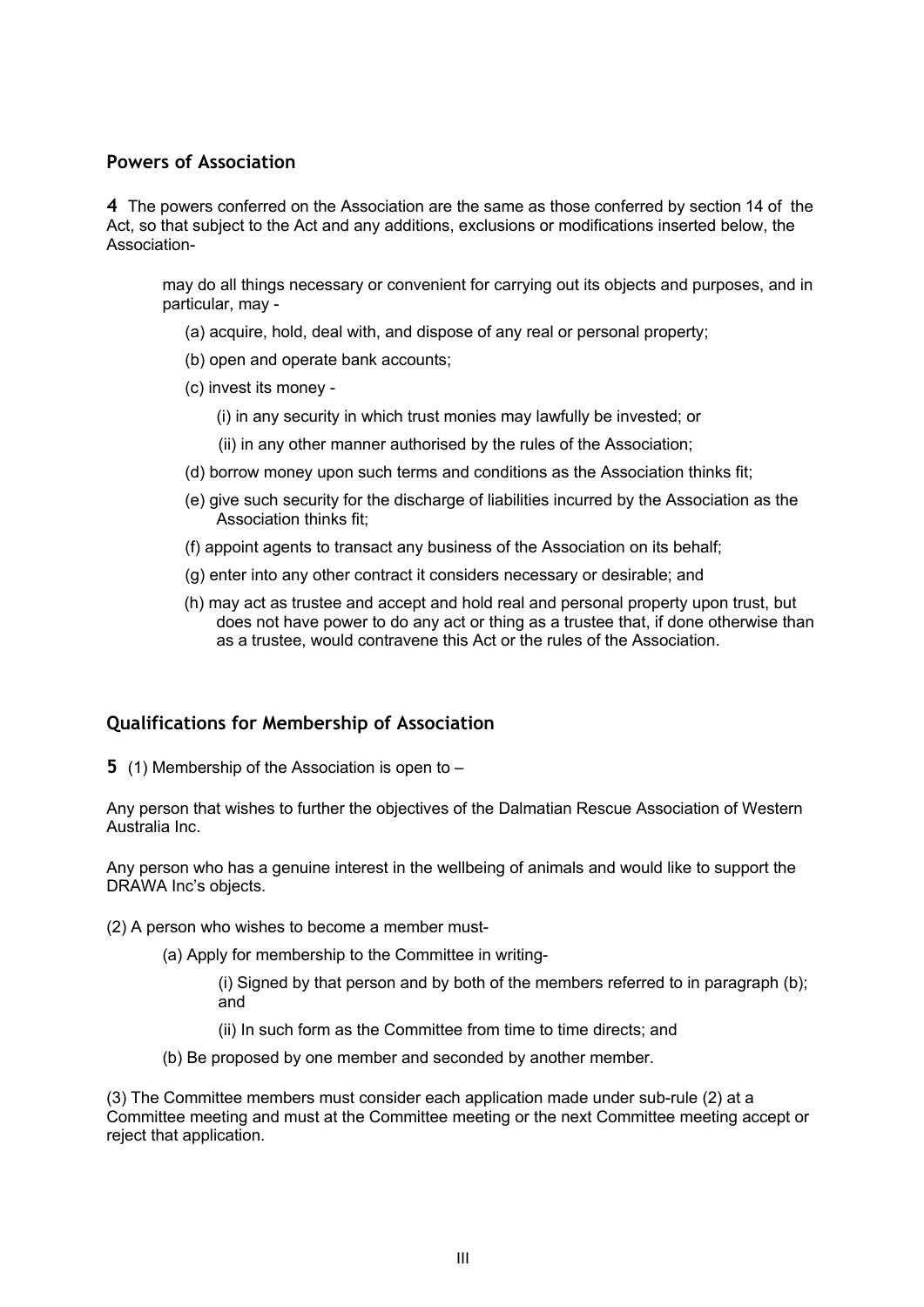(4) An applicant whose application for membership of the Association is rejected under sub-rule (3) must, if he or she wishes to appeal against that decision, give notice to the Secretary of his or her intention to do so within a period of 14 days from the date he or she is advised of the rejection.

(5) When notice is given under sub-rule (4), the Association in a general meeting no later than the next annual general meeting, must either confirm or set aside the decision of the Committee to reject the application, after having afforded the applicant who gave that notice a reasonable opportunity to be heard by, or to make representations in writing to, the Association in the general meeting.

# **Register of Members of Association**

**6** (1) The Secretary, on behalf of the Association, must comply with section 53 of the Act by keeping and maintaining-

in an up to date condition a register of the members of the Association and their postal or residential addresses and, upon the request of a member of the Association, shall make the register available for the inspection of the member and the member may make a copy of or take an extract from the register but shall have no right to remove the register for that purpose.

(2) The register must be so kept and maintained at the Secretary's place of residence, or at such other place as the members at a general meeting decide.

(3) The Secretary must cause the name of a person who dies or who ceases to be a member under rule 8 to be deleted from the register of members referred to in sub-rule (1).

# **Subscriptions of Members of Association**

**7** (1) The members may from time to time at a general meeting determine the amount of the subscription to be paid by each member.

(2) Each member must pay to the Treasurer, annually on or before 1 January or such other date as the Committee from time to time determines, the amount of the subscription determined under sub-rule (1).

(3) Subject to sub-rule (4), a member whose subscription is not paid within 1 month after the relevant date fixed by or under sub-rule (2) ceases on the expiry of that period to be a member, unless the Committee decides otherwise.

(4) A person exercises all the rights and obligations of a member for the purposes of these rules if his or her subscription is paid on or before the relevant date fixed by or under sub-rule (2) or within 1 month thereafter, or such other time as the Committee allows.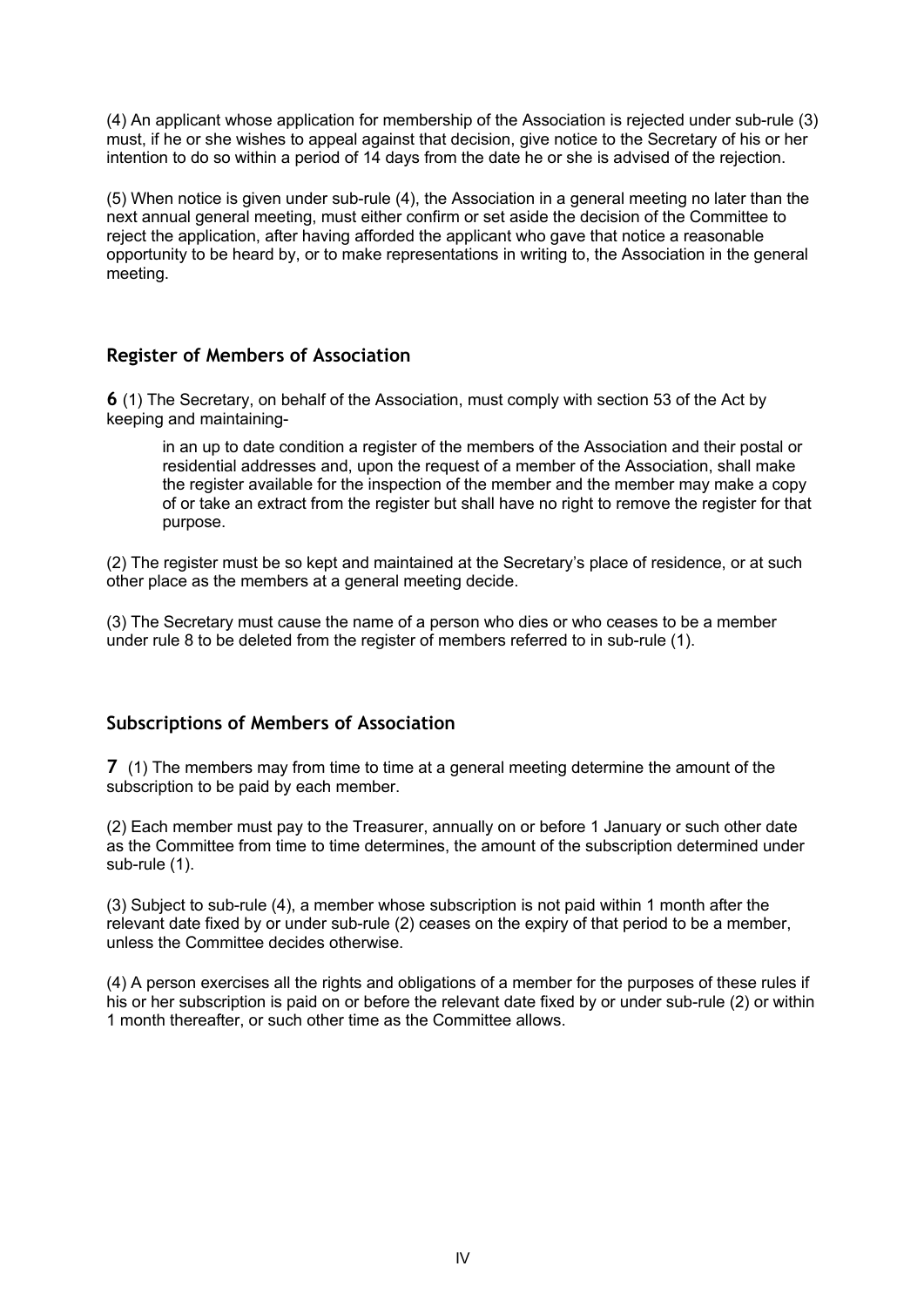# **Termination of Membership of the Association**

**8** Membership of the Association may be terminated upon-

(a) Receipt by the Secretary or another Committee member of a notice in writing from a member of his or her resignation from the Association. Such person remains liable to pay to the Association the amount of any subscription due and payable by that person to the Association but unpaid at the date of termination; or

(b) non-payment by a member of his or her subscription within one month of the date fixed by the Committee for subscriptions to be paid, unless the Committee decides otherwise in accordance with rule 7 (3); or

(c) Expulsion of a member in accordance with rule 9.

# **Suspension or Expulsion of Members of Association**

**9** (1) If the Committee considers that a member should be suspended or expelled from membership of the Association because his or her conduct is detrimental to the interests of the Association, the Committee must communicate, either orally or in writing, to the member-

(a) Notice of the proposed suspension or expulsion and of the time, date and place of the Committee meeting at which the question of that suspension or expulsion will be decided; and

(b) Particulars of that conduct,

Not less than 30 days before the date of the Committee meeting referred to in paragraph (a).

(2) At the Committee meeting referred to in a notice communicated under sub-rule (1), the Committee may, having afforded the member concerned a reasonable opportunity to be heard by, or to make representations in writing to, the Committee, suspend or expel or decline to suspend or expel that member from membership of the Association and must, forthwith after deciding whether or not to suspend or expel that member, communicate that decision in writing to that member.

(3) Subject to sub-rule (5), a member has his or her membership suspended or ceases to be a member 14 days after the day on which the decision to suspend or expel a member is communicated to him or her under sub-rule (2).

(4) A member who is suspended or expelled under sub-rule (2) must, if he or she wishes to appeal against that suspension or expulsion, give notice to the Secretary of his or her intention to do so within the period of 14 days referred to in sub-rule (3).

(5) When notice is given under sub-rule (4)-

(a) the Association in a general meeting, must either confirm or set aside the decision of the Committee to suspend or expel the member, after having afforded the member who gave that notice a reasonable opportunity to be heard by, or to make representations in writing to, the Association in the general meeting; and

(b) The member who gave that notice is not suspended or does not cease to be a member unless and until the decision of the Committee to suspend or expel him or her is confirmed under this sub-rule.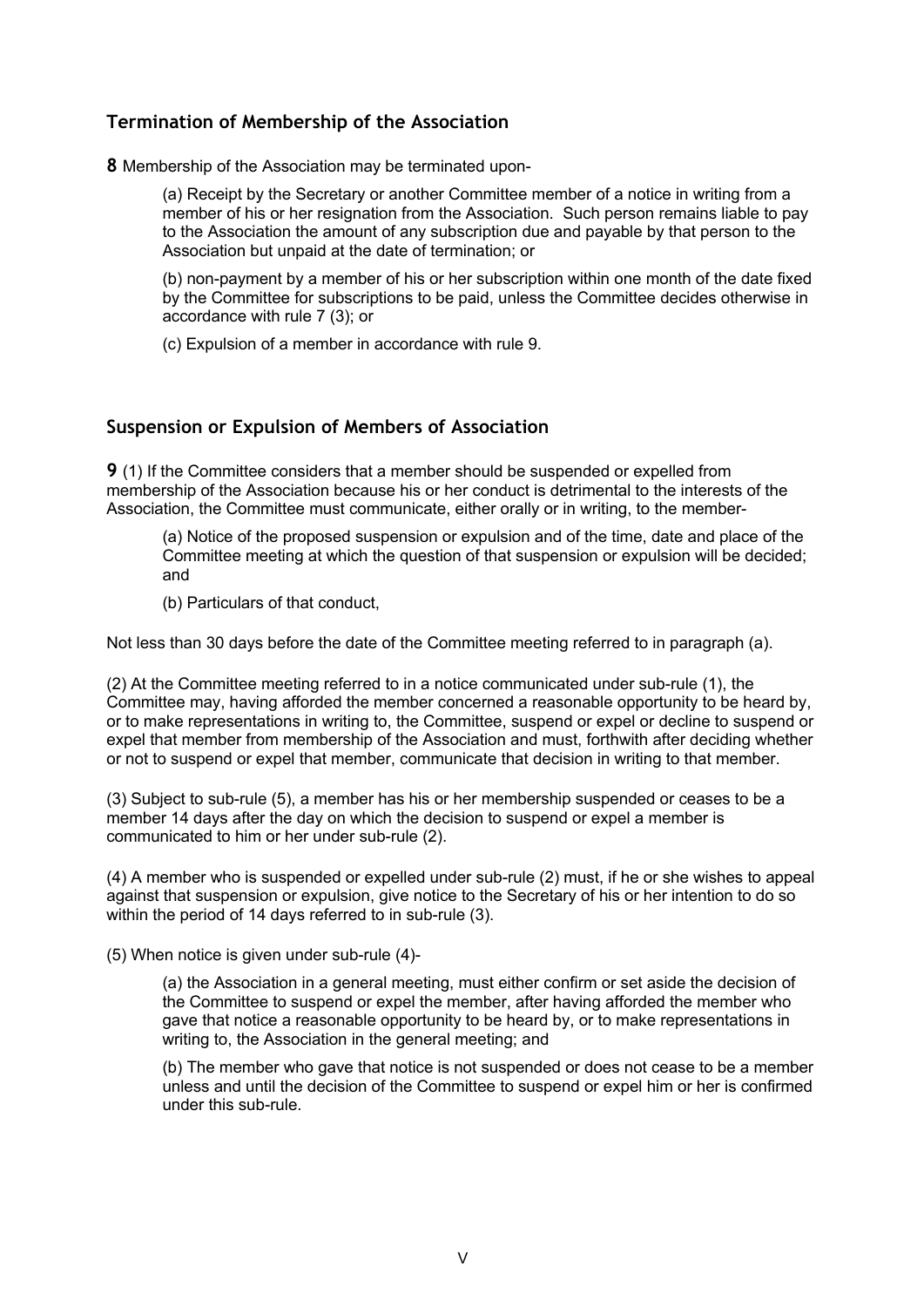## **Committee of Management**

**10** (1) Subject to sub-rule (9), the affairs of the Association will be managed exclusively by a Committee of Management consisting of-

- (a) A Chairperson;
- (b) A Vice-Chairperson;
- (c) A Secretary;
- (d) A Treasurer; and
- (e) Not less than two other persons, all of whom must be members of the Association.

(2) Committee members must be elected to membership of the Committee at an annual general meeting or appointed under sub-rule (8).

(3) Subject to sub-rule (8), a Committee member's term will be from his or her election at an annual general meeting until the election referred to in sub-rule (2) at the next annual general meeting after his or her election, but he or she is eligible for re-election to membership of the Committee.

(4) Except for nominees under sub-rule (7), a person is not eligible for election to membership of the Committee unless a member has nominated him or her for election by delivering notice in writing of that nomination, signed by-

- (a) The nominator; and
- (b) The nominee to signify his or her willingness to stand for election,

To the Secretary not less than 7 days before the day on which the annual general meeting concerned is to be held.

(5) A person who is eligible for election or re-election under this rule may -

- (a) Propose or second himself or herself for election or re-election; and
- (b) Vote for himself or herself.

(6) If the number of persons nominated in accordance with sub-rule (4) for election to membership of the Committee does not exceed the number of vacancies in that membership to be filled-

(a) The Secretary must report accordingly to; and

(b) The Chairperson must declare those persons to be duly elected as members of the Committee at,

The annual general meeting concerned.

(7) If vacancies remain on the Committee after the declaration under sub-rule (6), additional nominations of Committee members may be accepted from the floor of the annual general meeting. If such nominations from the floor do not exceed the number of vacancies the Chairperson must declare those persons to be duly elected as members of Committee. Where the number of nominations from the floor exceeds the remaining number of vacancies on the Committee, elections for those positions must be conducted.

(8) If a vacancy remains on the Committee after the application of sub-rule (7), or when a casual vacancy within the meaning of rule 14 occurs in the membership of the Committee-

(a) The Committee may appoint a member to fill that vacancy; and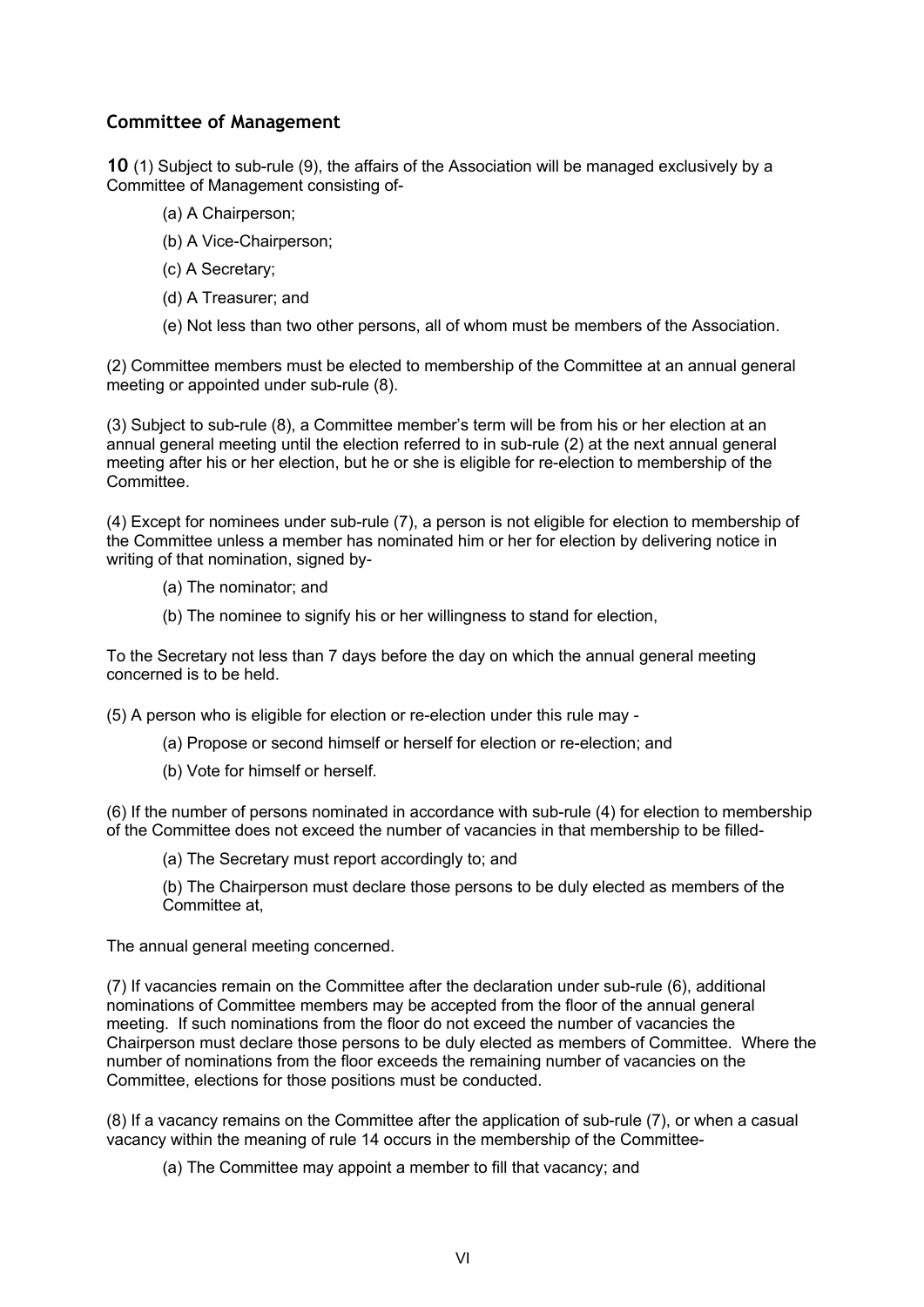(b) A member appointed under this sub-rule will -

(i) Hold office until the election referred to in sub-rule (2); and

(ii) Be eligible for election to membership of the Committee,

at the next following annual general meeting.

(9) The Committee may delegate, in writing, to one to more sub-committees (consisting of such member or members of the association as the Committee thinks fit) the exercise of such functions of the Committee as are specified in the delegation other than-

- (a) the power of delegation; and
- (b) a function which is a duty imposed on the Committee by the Act or any other law.

(10) Any delegation under sub-rule (9) may be subject to such conditions and limitations as to the exercise of that function or as to time and circumstances as are specified in the written delegation and the Committee may continue to exercise any function delegated.

(11) The Committee may, in writing, revoke wholly or in part any delegation under sub-rule (9).

#### **Chairperson and Vice-Chairperson**

**11** (1) Subject to this rule, the Chairperson must preside at all general meetings and Committee meetings.

(2) In the event of the absence from a general meeting of-

(a) The Chairperson, the Vice-Chairperson; or

(b) Both the Chairperson and the Vice-Chairperson, a member elected by the other members present at the general meeting,

must preside at the general meeting.

(3) In the event of the absence from a Committee meeting of-

(a) The Chairperson, the Vice-Chairperson; or

(b) Both the Chairperson and the Vice-Chairperson, a Committee member elected by the other Committee members present at the Committee meeting,

must preside at the Committee meeting.

#### **Secretary**

**12** The Secretary must-

(a) co-ordinate the correspondence of the Association;

(b) Keep full and correct minutes of the proceedings of the Committee and of the Association;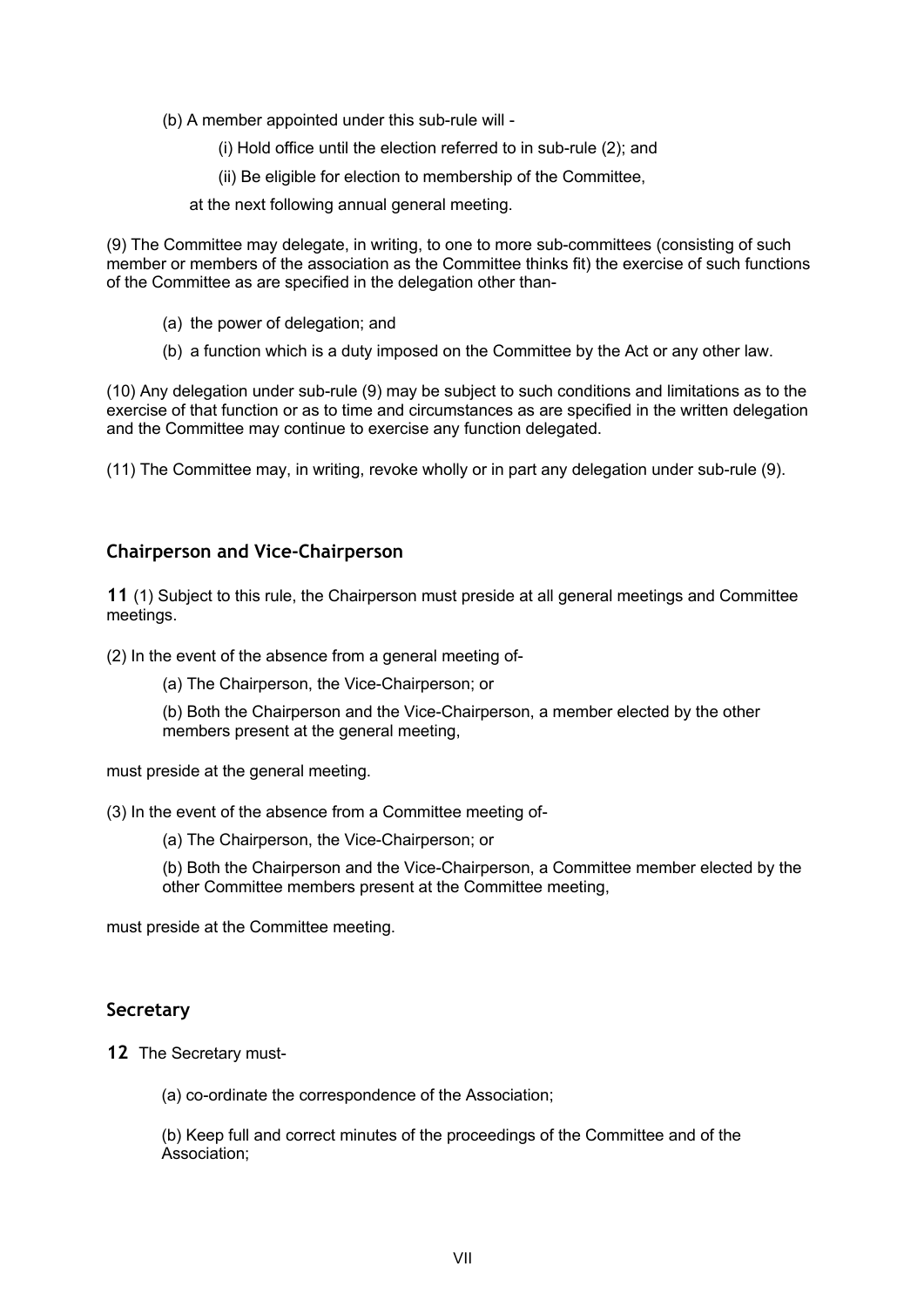(c) Comply on behalf of the Association with-

(i) Section 53 of the Act with respect to the register of members of the Association, as referred to in rule 6;

(ii) section 35 of the Act by keeping and maintaining in an up to date condition the rules of the Association and, upon the request of a member of the Association, must make available those rules for the inspection of the member and the member may make a copy of or take an extract from the rules but will have no right to remove the rules for that purpose; and

(iii) Section 58 of the Act by maintaining a record of -

(A) the names and residential or postal addresses of the persons who hold the offices of the Association provided for by these rules, including all offices held by the persons who constitute the Committee and persons who are authorised to use the common seal of the Association under rule 22; and

(B) The names and residential or postal addresses of any persons who are appointed or act as trustees on behalf of the Association,

and the Secretary must, upon the request of a member of the Association, make available the record for the inspection of the member and the member may make a copy of or take an extract from the record but will have no right to remove the record for that purpose;

(d) unless the members resolve otherwise at a general meeting, have custody of all books, documents, records and registers of the Association, including those referred to in paragraph (c) but other than those required by rule 13 to be kept and maintained by, or in the custody of, the Treasurer; and

(e) Perform such other duties as are imposed by these rules on the Secretary.

#### **Treasurer**

**13** The Treasurer must-

- (a) be responsible for the receipt of all moneys paid to or received by, or by him or her on behalf of, the Association and must issue receipts for those moneys in the name of the Association;
- (b) pay all moneys referred to in paragraph (a) into such account or accounts of the Association as the Committee may from time to time direct;
- (c) make payments from the funds of the Association with the authority of a general meeting or of the Committee and in so doing ensure that all cheques are signed by himself or herself and at least one other authorised Committee member, or by any two others as are authorised by the Committee;
- (d) comply on behalf of the Association with sections 66, 68 and 70 of the Act with respect to the accounting records of the Association by-

(i) Keeping such accounting records as correctly record and explain the financial transactions and financial position of the Association;

(ii) keeping its accounting records in such manner as will enable true and fair accounts of the Association to be prepared from time to time;

(iii) keeping its accounting records in such manner as will enable true and fair accounts of the Association to be conveniently and properly audited; and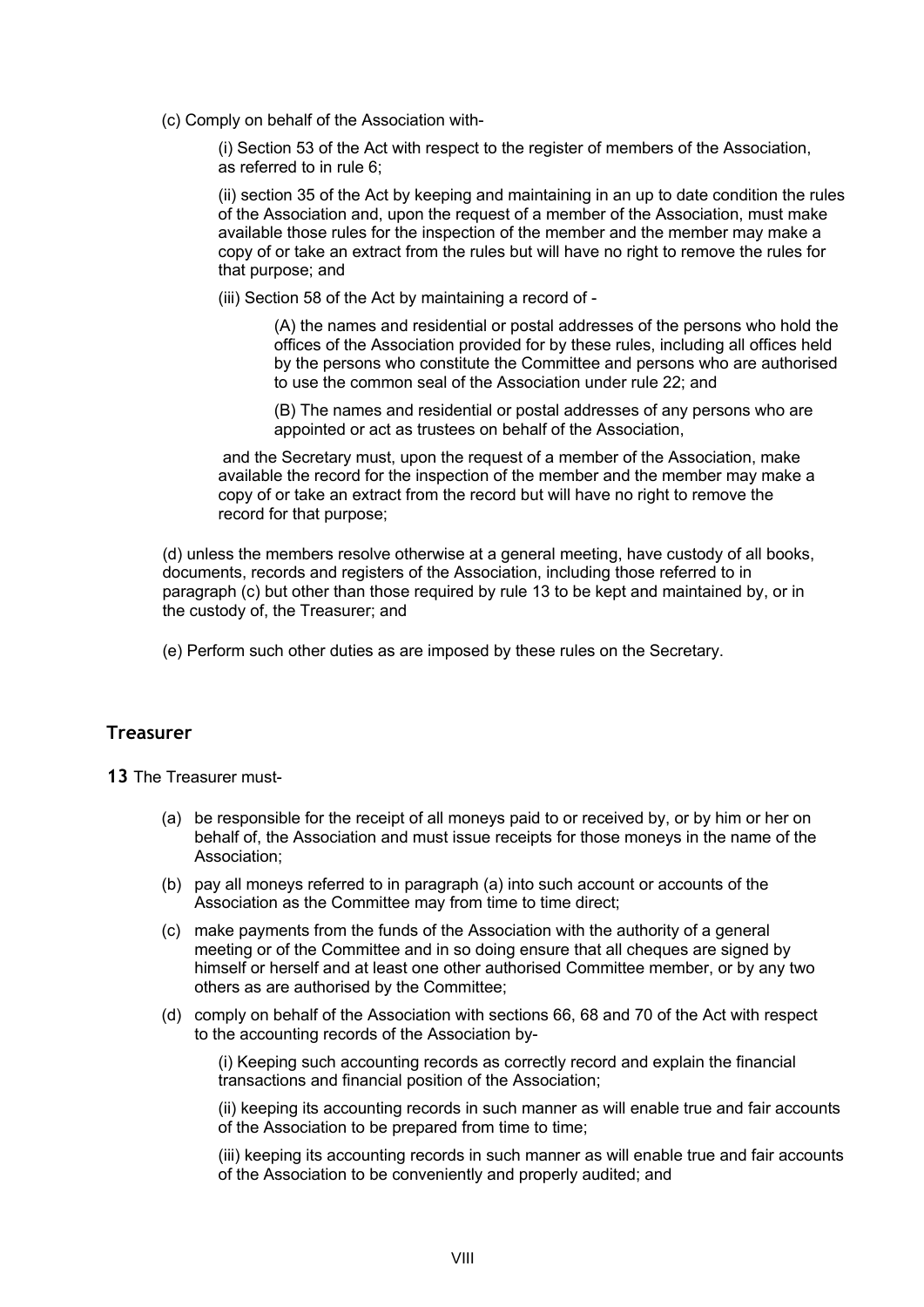(iv) Submitting to members at each annual general meeting of the Association accounts of the Association showing the financial position of the Association at the end of the immediately preceding financial year.

- (e) whenever directed to do so by the Chairperson, submit to the Committee a report, balance sheet or financial statement in accordance with that direction;
- (f) unless the members resolve otherwise at a general meeting, have custody of all securities, books and documents of a financial nature and accounting records of the Association, including those referred to in paragraphs (d) and (e); and
- (g) Perform such other duties as are imposed by these rules on the Treasurer.

## **Casual Vacancies in Membership of Committee**

**14** A casual vacancy occurs in the office of a Committee member and that office becomes vacant if the Committee member-

(a) Dies;

(b) Resigns by notice in writing delivered to the Chairperson or, if the Committee member is the Chairperson, to the Vice-Chairperson and that resignation is accepted by resolution of the Committee;

- (c) Is convicted of an offence under the Act;
- (d) Is permanently incapacitated by mental or physical ill-health;
- (e) is absent from more than-
	- (i) 3 consecutive Committee meetings; or

(ii) 3 Committee meetings in the same financial year without tendering an apology to the person presiding at each of those Committee meetings;

 of which meetings the member received notice, and the Committee has resolved to declare the office vacant;

(f) Ceases to be a member of the Association; or

(g) Is the subject of a resolution passed by a general meeting of members terminating his or her appointment as a Committee member.

# **Proceedings of Committee**

**15** (1) The Committee must meet together for the dispatch of business not less than once in each year and the Chairperson, or at least half the members of the Committee, may at any time convene a meeting of the Committee.

(2) Each Committee member has a deliberative vote.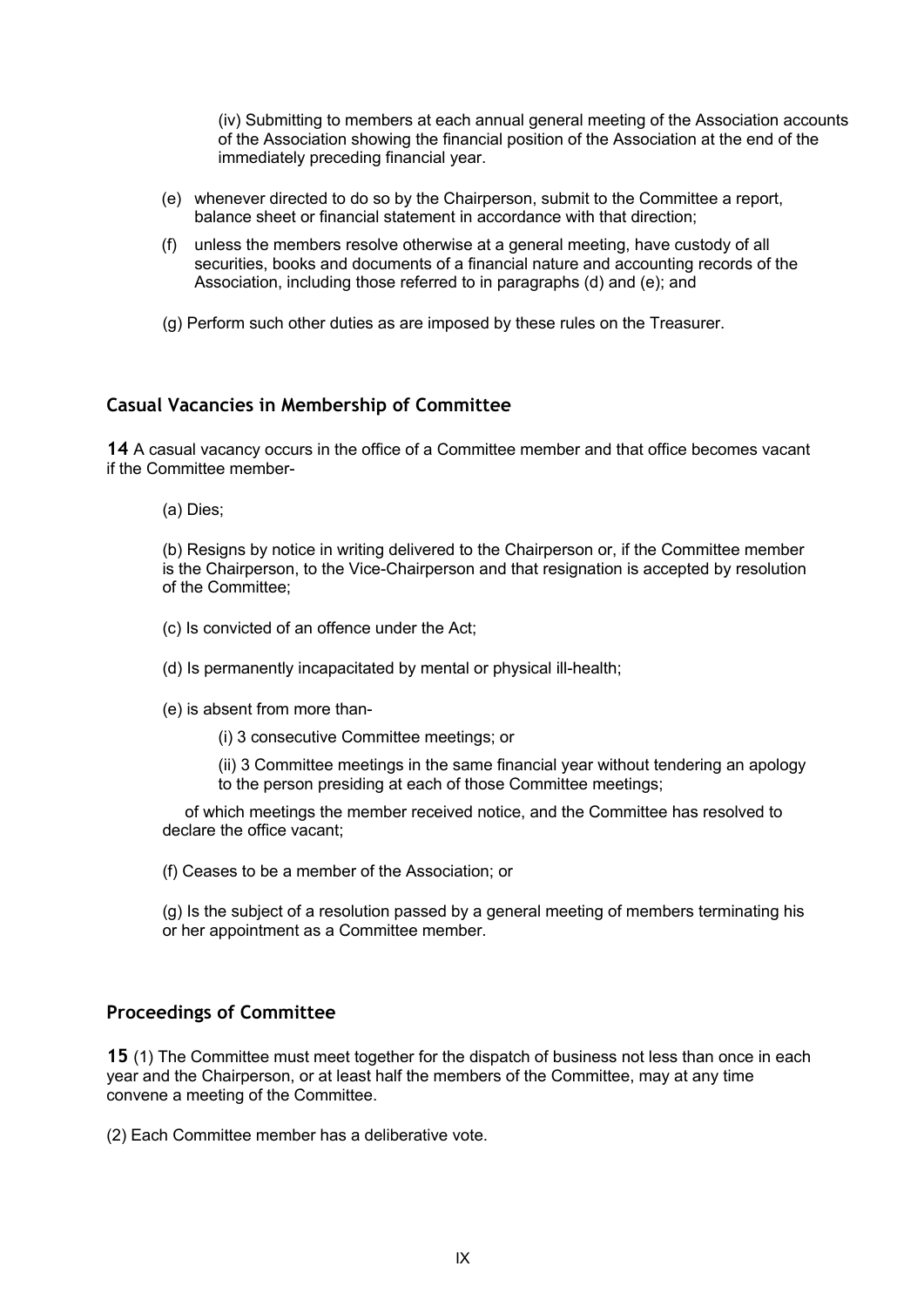(3) A question arising at a Committee meeting must be decided by a majority of votes, but, if there no majority, the person presiding at the Committee meeting will have a casting vote in addition to his or her deliberative vote.

(4) At a Committee meeting 5 percent of the Committee members constitute a quorum.

(5) Subject to these rules, the procedure and order of business to be followed at a Committee

meeting must be determined by the Committee members present at the Committee meeting.

(6) As required under sections 42 and 43 of the Act, a Committee member having any direct or indirect pecuniary interest in a contract, or proposed contract, made by, or in the contemplation of, the Committee (except if that pecuniary interest exists only by virtue of the fact that the member of the Committee is a member of a class of persons for whose benefit the Association is established), must-

- (a) as soon as he or she becomes aware of that interest, disclose the nature and extent of his or her interest to the Committee; and
- (b) not take part in any deliberations or decision of the Committee with respect to that contract.

(7) Sub-rule (6) (a) does not apply with respect to a pecuniary interest that exists only by virtue of the fact that the member of the Committee is an employee of the Association.

(8) The Secretary must cause every disclosure made under sub-rule (6) (a) by a member of the Committee to be recorded in the minutes of the meeting of the Committee at which it is made.

# **General Meetings**

**16** (1) The Committee-

(a) May at any time convene a special general meeting;

(b) must convene annual general meetings within the time limits provided for the holding of such meetings by section 50 of the Act, that is, in every calendar year within 4 months after the end of the Association's financial year or such longer period as may in a particular case be allowed by the Commissioner, except for the first annual general meeting which may be held at any time within 18 months after incorporation; and

(c) Must, within 30 days of-

(i) receiving a request in writing to do so from not less than 5 percent of general (including committee) members, convene a special general meeting for the purpose specified in that request; or

(ii) The Secretary receiving a notice under rule 9 (4), convene a general meeting to deal with the appeal to which that notice relates.

(d) must, after receiving a notice under rule 5 (4), convene a general meeting, no later than the next annual general meeting, at which the appeal referred to in the notice will be dealt with. Failing that, the applicant is entitled to address the Association at that next annual general meeting in relation to the Committee's rejection of his or her application and the Association at that meeting must confirm or set aside the decision of the Committee.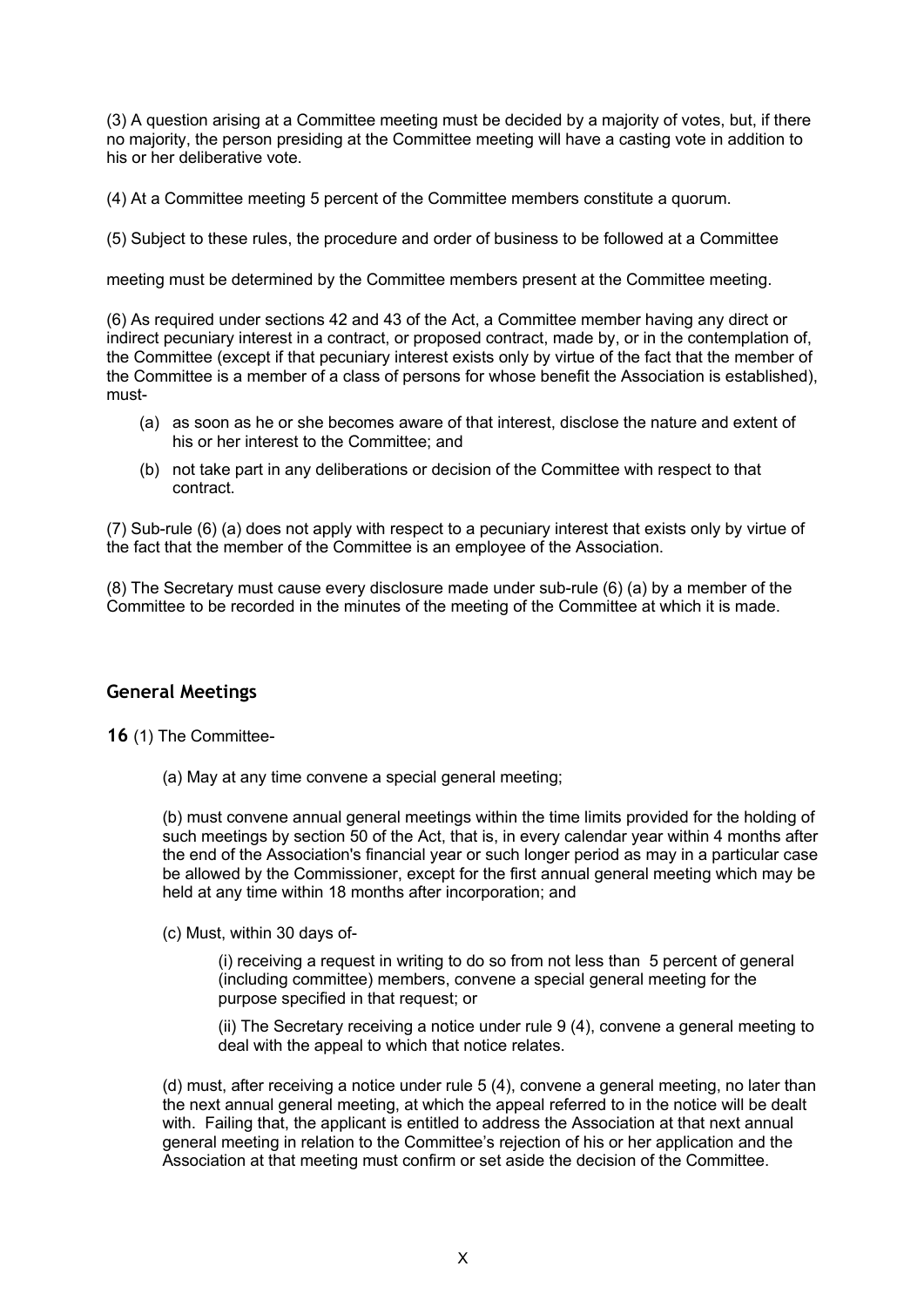(2) The members making a request referred to in sub-rule (1) (c) (i) must-

(a) State in that request the purpose for which the special general meeting concerned is required; and

(b) Sign that request.

(3) If a special general meeting is not convened within the relevant period of 30 days referred to-

(a) in sub-rule (1) (c) (i), the members who made the request concerned may themselves convene a special general meeting as if they were the Committee; or

(b) In sub-rule (1) (c) (ii), the member who gave the notice concerned may him or herself convene a special general meeting as if he or she were the Committee.

(4) When a special general meeting is convened under sub-rule (3) (a) or (b) the Association must pay the reasonable expenses of convening and holding the special general meeting.

(5) Subject to sub-rule (7), the Secretary must give to all members not less than 14 days notice of a special general meeting and that notice must specify-

(a) When and where the general meeting concerned is to be held; and

(b) Particulars of the business to be transacted at the general meeting concerned and of the order in which that business is to be transacted.

(6) Subject to sub-rule (7), the Secretary must give to all members not less than 21 days notice of an annual general meeting and that notice must specify-

(a) When and where the annual general meeting is to be held;

(b) The particulars and order in which business is to be transacted, as follows-

(i) First, the consideration of the accounts and reports of the Committee;

(ii) Second, the election of Committee members to replace outgoing Committee members; and

(iii) Third, any other business requiring consideration by the Association at the general meeting.

(7) A special resolution may be moved either at a special general meeting or at an annual general meeting; however the Secretary must give to all members not less than 21 days notice of the meeting at which a special resolution is to be proposed. In addition to those matters specified in sub-rule (5) or (6), as relevant, the notice must also include the resolution to be proposed and the intention to propose the resolution as a special resolution.

(8) The Secretary must give a notice under sub-rule (5), (6) or (7) by-

(a) Serving it on a member personally; or

(b) Sending it by post to a member at the address of the member appearing in the register of members kept and maintained under rule 6.

(c) Sending by electronic means

(9) When a notice is sent by post under sub-rule (8) (b), sending of the notice will be deemed to be properly effected if the notice is sufficiently addressed and posted to the member concerned by ordinary prepaid mail.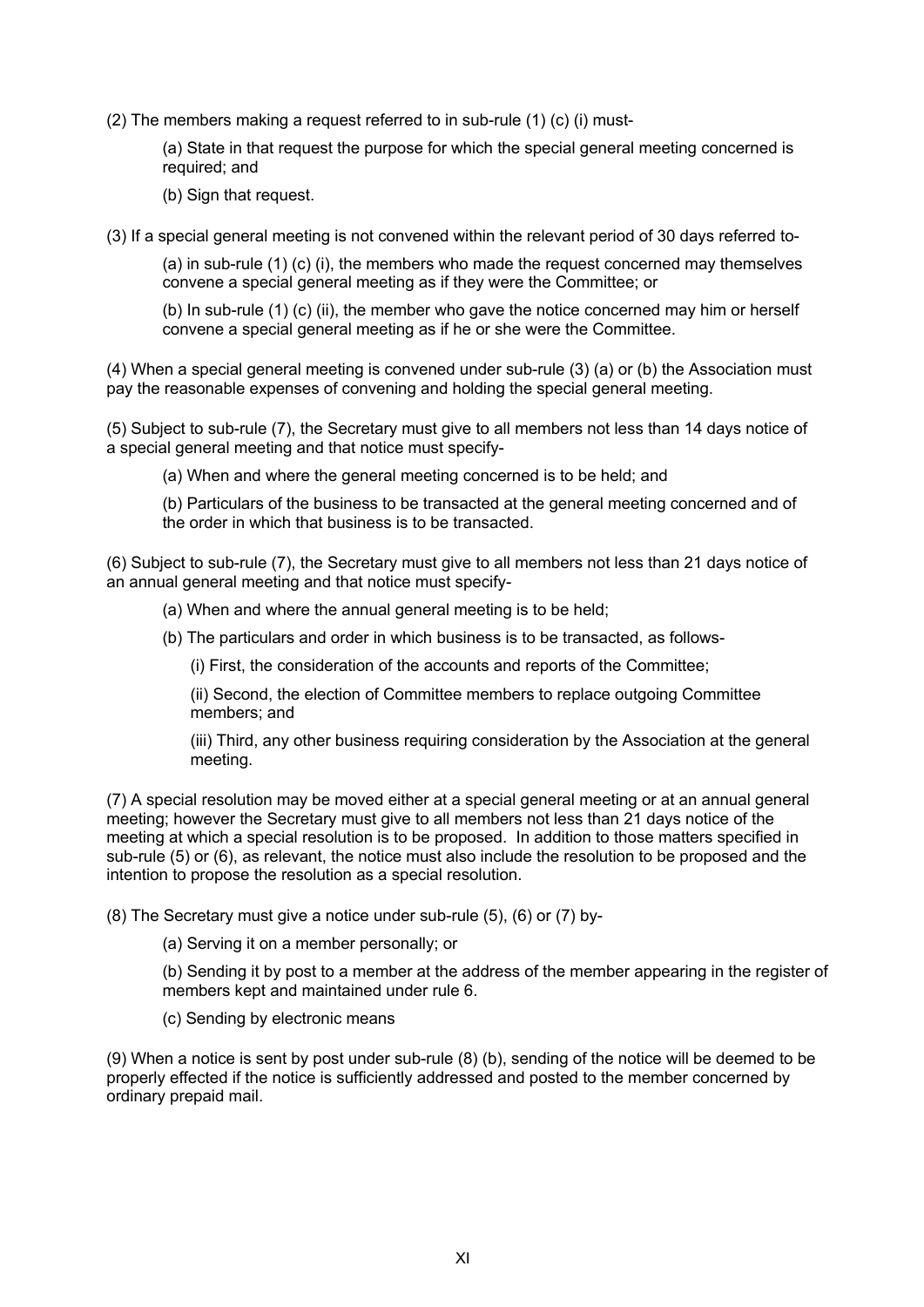# **Quorum and Proceedings at General meetings**

**17** (1) At a general meeting 5 percent of the general (including committee) members present in person constitute a quorum.

(2) If within 30 minutes after the time specified for the holding of a general meeting in a notice given under rule 16 (5) or (6)-

(a) As a result of a request or notice referred to in rule 16 (1) (c) or as a result of action taken under rule 16 (3) a quorum is not present, the general meeting lapses; or

(b) Otherwise than as a result of a request, notice or action referred to in paragraph (a), the general meeting stands adjourned to the same time on the same day in the following week and to the same venue.

(3) If within 30 minutes of the time appointed by sub-rule (2) (b) for the resumption of an adjourned general meeting a quorum is not present, the members who are present in person or by proxy may nevertheless proceed with the business of that general meeting as if a quorum were present.

(4) The Chairperson may, with the consent of a general meeting at which a quorum is present, and must, if so directed by such a general meeting, adjourn that general meeting from time to time and from place to place.

(5) There must not be transacted at an adjourned general meeting any business other than business left unfinished or on the agenda at the time when the general meeting was adjourned.

(6) When a general meeting is adjourned for a period of 30 days or more, the Secretary must give notice under rule 16 of the adjourned general meeting as if that general meeting were a fresh general meeting.

(7) At a general meeting-

(a) an ordinary resolution put to the vote will be decided by a majority of votes cast on a show of hands, subject to sub-rule (9); and

(b) A special resolution put to the vote will be decided in accordance with section 51 of the Act as defined in rule 2, and, if a poll is demanded, in accordance with sub-rules (9) and (11).

(8) A declaration by the Chairperson of a general meeting that a resolution has been passed as an ordinary resolution at the meeting will be evidence of that fact unless, during the general meeting at which the resolution is submitted, a poll is demanded in accordance with sub-rule (9).

(9) At a general meeting, a poll may be demanded by the Chairperson or by three or more members present in person or by proxy and, if so demanded, must be taken in such manner as the Chairperson directs.

(10) If a poll is demanded and taken under sub-rule (9) in respect of an ordinary resolution, a declaration by the Chairperson of the result of the poll is evidence of the matter so declared.

(11) A poll demanded under sub-rule (9) must be taken immediately on that demand being made.

#### **Minutes of Meetings of Association**

**18** (1) The Secretary must cause proper minutes of all proceedings of all general meetings and Committee meetings to be taken and then to be entered within 30 days after the holding of each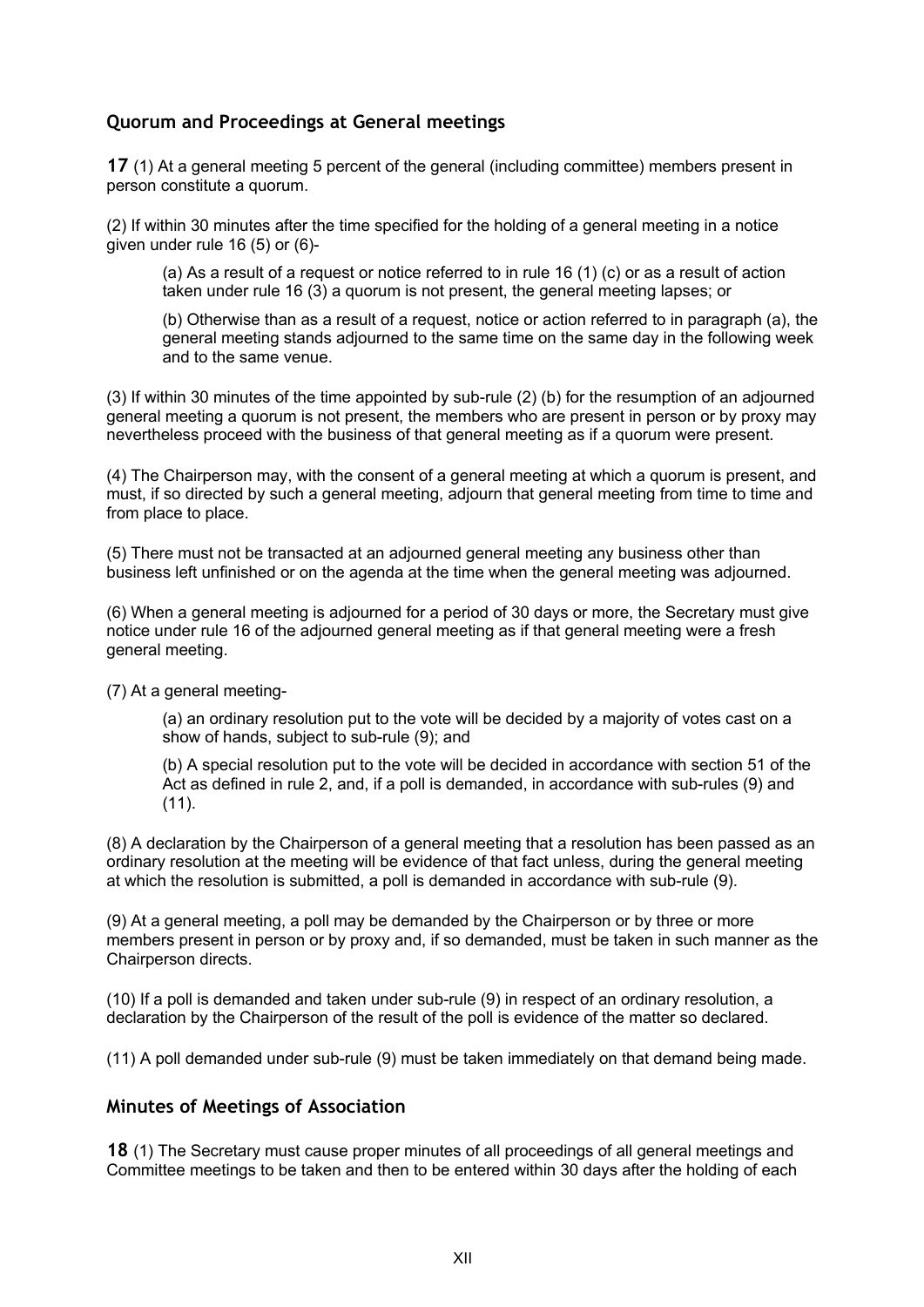general meeting or Committee meeting, as the case requires, in a minute book kept for that purpose.

(2) The Chairperson must ensure that the minutes taken of a general meeting or Committee meeting under sub-rule (1) are checked and signed as correct by the Chairperson of the general meeting or Committee meeting to which those minutes relate or by the Chairperson of the next succeeding general meeting or Committee meeting, as the case requires.

(3) When minutes have been entered and signed as correct under this rule, they are, until the contrary is proved, evidence that-

(a) The general meeting or Committee meeting to which they relate (in this sub-rule called "the meeting") was duly convened and held;

(b) All proceedings recorded as having taken place at the meeting did in fact take place at the meeting; and

(c) All appointments or elections purporting to have been made at the meeting have been validly made.

## **Voting Rights of Members of Association**

**19** (1) Subject to these rules, each member present in person or by proxy at a general meeting is entitled to a deliberative vote.

(2) A member which is a body corporate may appoint in writing a natural person, whether or not he or she is a member, to represent it at a particular general meeting or at all general meetings.

(3) An appointment made under sub-rule (2) must be made by a resolution of the board or other governing body of the body corporate concerned-

- (a) Which resolution is authenticated under the common seal of that body corporate; and
- (b) A copy of which resolution is lodged with the Secretary.

(4) A person appointed under sub-rule (2) to represent a member which is a body corporate is deemed for all purposes to be a member until that appointment is revoked by the body corporate or, in the case of an appointment in respect of a particular general meeting, which appointment is not so revoked, the conclusion of that general meeting.

#### **Proxies of Members of Association**

**20** A member (in this rule called "the appointing member") may appoint in writing another member who is a natural person to be the proxy of the appointing member and to attend, and vote on behalf of the appointing member at, any general meeting.

#### **Rules of Association**

**21** (1) The Association may alter or rescind these rules, or make rules additional to these rules, in accordance with the procedure set out in sections 30, 31 and 33 of the Act, which is as follows-

- (a) Subject to sub-rule (1) (d) and (1) (e), the Association may alter its rules by special resolution but not otherwise;
- (b) Within one month of the passing of a special resolution altering its rules, or such further time as the Commissioner may in a particular case allow (on written application by the Association), the Association must lodge with the Commissioner notice of the special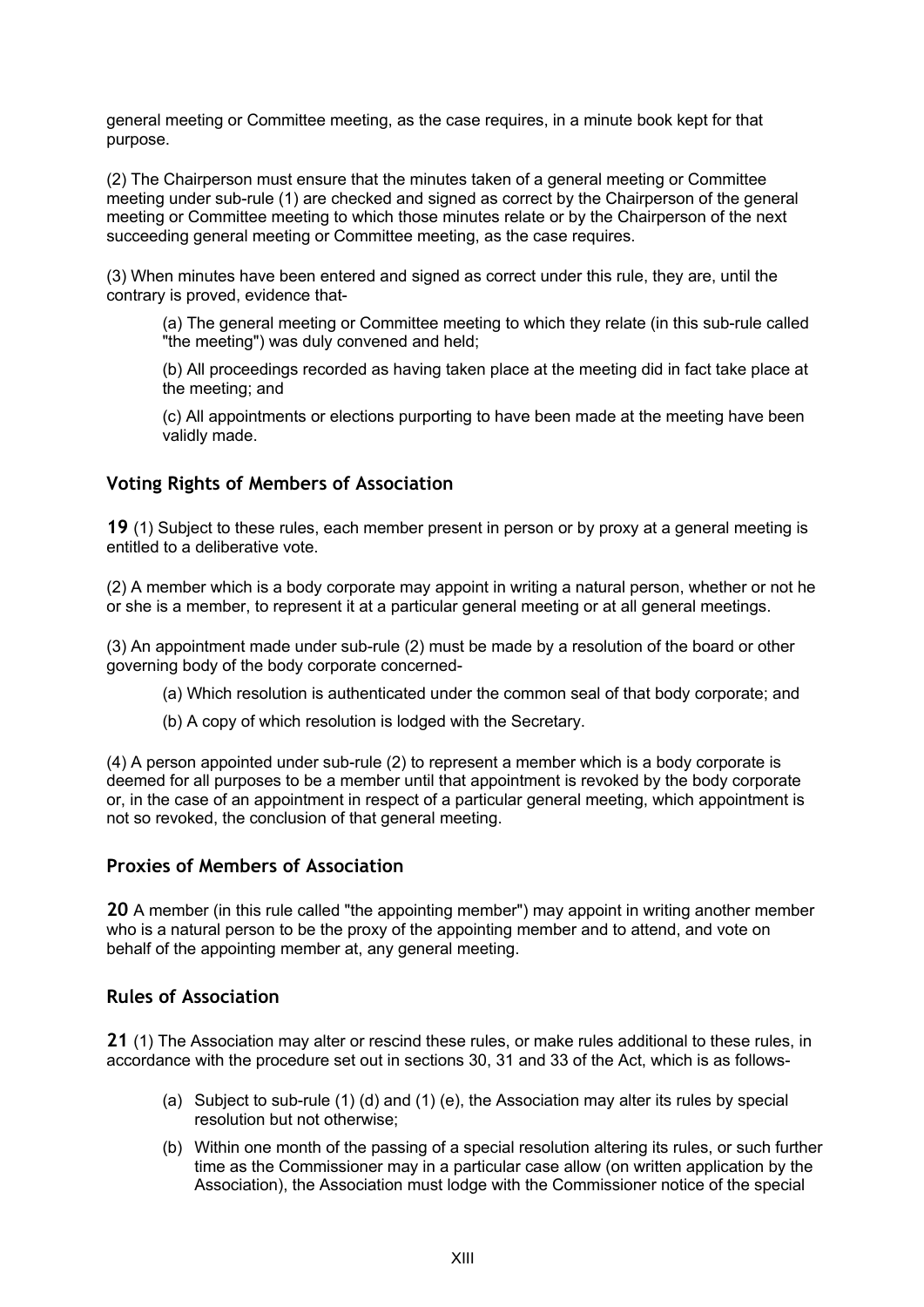resolution setting out particulars of the alteration together with a certificate given by a member of the Committee certifying that the resolution was duly passed as a special resolution and that the rules of the Association as so altered conform to the requirements of this Act;

- (c) An alteration of the rules of the Association does not take effect until sub-rule (1) (b) is complied with;
- (d) An alteration of the rules of the Association having effect to change the name of the association does not take effect until sub-rules (1) (a) to (1) (c) are complied with and the approval of the Commissioner is given to the change of name;
- (e) An alteration of the rules of the Association having effect to alter the objects or purposes of the association does not take effect until sub-rules (1) (a) to (1) (c) are complied with and the approval of the Commissioner is given to the alteration of the objects or purposes.

(2) These rules bind every member and the Association to the same extent as if every member and the Association had signed and sealed these rules and agreed to be bound by all their provisions.

# **Common Seal of Association**

**22** (1) The Association must have a common seal on which its corporate name appears in legible characters.

(2) The common seal of the Association must not be used without the express authority of the Committee and every use of that common seal must be recorded in the minute book referred to in rule 18.

(3) The affixing of the common seal of the Association must be witnessed by any two of the Chairperson, the Secretary and the Treasurer.

(4) The common seal of the Association must be kept in the custody of the Secretary or of such other person as the Committee from time to time decides.

#### **Inspection of Records, etc. of Association**

**23** A member may at any reasonable time inspect without charge the books, documents, records and securities of the Association.

#### **Disputes and Mediation**

**24** (1) The grievance procedure set out in this rule applies to disputes under these rules between-

- (a) a member and another member; or
- (b) a member and the Association; or
- (c) If the Association provides services to non-members, those non-members who receive services from the Association, and the Association.

(2) The parties to the dispute must meet and discuss the matter in dispute, and, if possible, resolve the dispute within 14 days after the dispute comes to the attention of all of the parties.

(3) If the parties are unable to resolve the dispute at the meeting, or if a party fails to attend that meeting, then the parties must, within 10 days, hold a meeting in the presence of a mediator.

(4) The mediator must be-